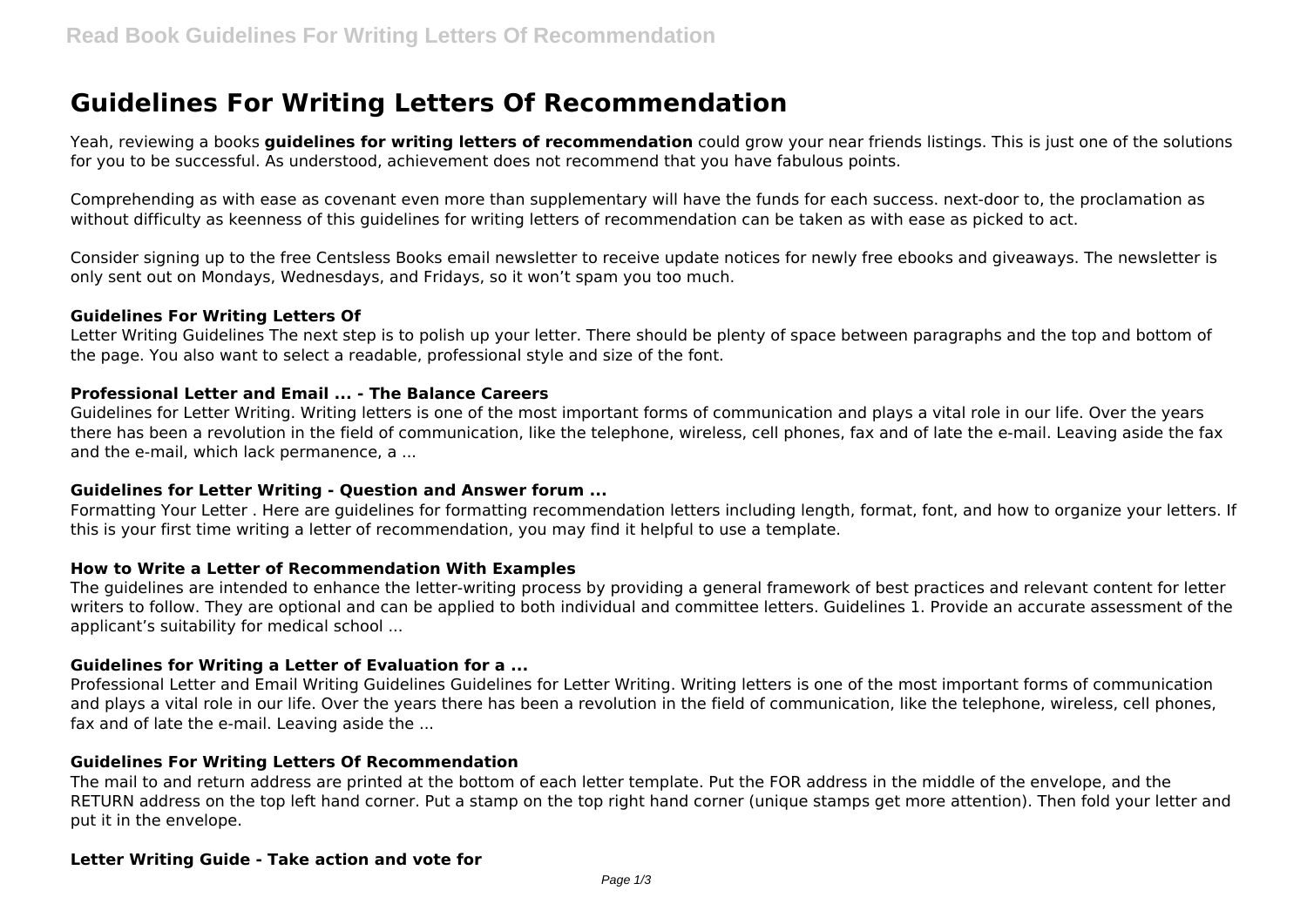recommendation is strong, the letter should go on to a second page; letters that are 1 page or less are often considered "red flags" by some program directors Include accurate descriptions and specific examples of the student's abilities – avoid either

# **Tips for Writing Strong Letters of Recommendation**

Guidelines for Writing a Letter of Evaluation 1) Provide an accurate assessment of the applicant's suitability for medical school rather than advocate for the applicant. 2) Briefly explain your relationship with the applicant: How long have you known the applicant?

# **Guidelines for Writing a Letter of Evaluation for a ...**

It should give an overall picture of the candidate's: • personal characteristics • performance • experience • strengths • capabilities • professional promise Preferably, the person writing the letter of recommendation has been in a working or academic relationship with the applicant.

# **GUIDELINES FOR WRITING LETTERS OF RECOMMENDATION**

Our Guidelines: 1. Letters must be legible (large print) and handwritten. No worries if you're not artistic– make your card as what you'd like to receive. 2. Avoid religion, if possible. Your letter should resonate with anyone. 3. Exclude the date (day, month, and year). 4. Embrace creativity! Recipients love it when the letters are personal.

## **Letters of Love**

Your letter should confirm that you believe the person is a strong candidate for the job with no reservations. Avoid any comments that might suggest otherwise. Use a standard business letter format and tone. You can use the template below or a standard business letter format to write your letter. Your tone should also remain formal and polite.

# **How to Write a Letter of Recommendation (With Examples ...**

The key is to ask her if she'd be willing to write you a strong letter of reference for medical school. Then I suggest asking the letter writer what she would like from you to make the task easier. Offer to give her your CV/resume and personal statement. Ask what else she might need to make the process easier.

# **Medical School Letter of Recommendation: The Ultimate ...**

In the letter, include the surgical procedure being performed, a brief mental health history, and a statement as to why the person is ready for surgery at this time. If a patient is not able to make a decision about surgery (e.g., due to untreated mental illness or cognitive impairment), then do not write a letter. Sample Letters

# **Writing Letters of Support to Insurers ... - psychiatry.org**

The best person to write a letter varies by field—please see the specialty-specific sections of the career advising website. Usually the best people to approach to write a letter are faculty who: Know your clinical or research skills best. Offer to write one. Can write a strong letter.

# **Letters of Recommendation | UCSF Medical Education**

Every recommendation letter should include three key components: A paragraph or sentence that explains how you know this person and the duration of your relationship with them. An evaluation of the person and their skills/accomplishments.

# **A Guide to Writing Recommendation Letters**